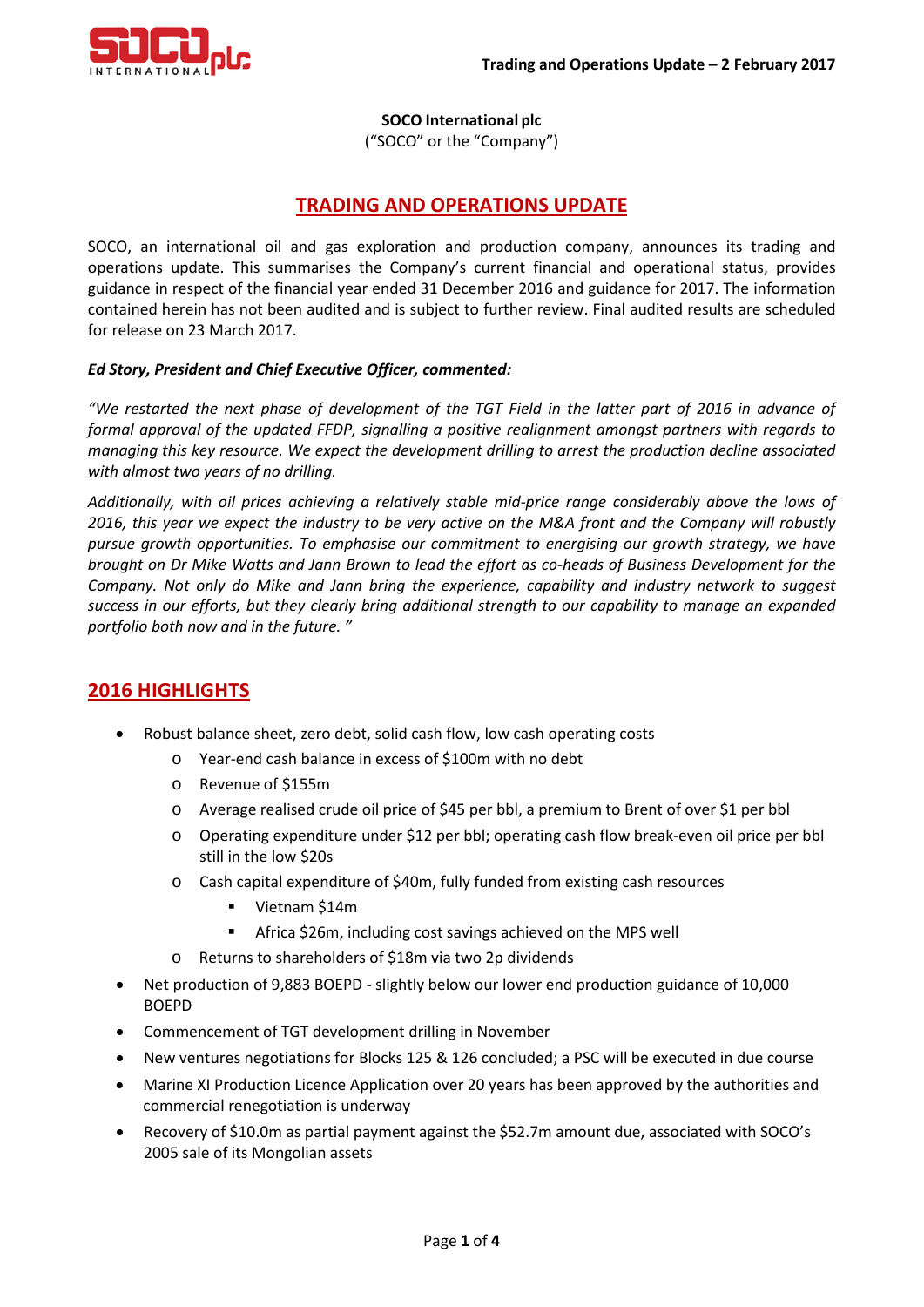

# **OPERATIONS**

### **Vietnam**

Te Giac Trang ("TGT") Field production averaged 27,650 barrels of oil equivalent per day ("BOEPD") gross and 8,330 BOEPD net to SOCO's working interest in 2016; the Ca Ngu Vang ("CNV") Field production averaged 6,211 BOEPD gross and 1,553 BOEPD net to SOCO's working interest in 2016. Overall net production of 9,883 BOEPD was slightly below the lower end guidance of 10,000 BOEPD due to the delay in drilling postponed to the end of the year, unexpected additional downtime due to pressure-testing on CNV, along with the recent stoppage for rig positioning and down-well intervention work beyond that originally planned for extra wireline and intervention work.

The TGT 2016 development drilling programme commenced in late 2016, the first on TGT since early 2015. The infill wells, the TGT-27PST1 and TGT-28P, were "batch drilled". The first well was spudded on 6 November 2016 by the PetroVietnam Drilling PVD-6 jack-up rig on the H4-Well Head Platform ("WHP") in the central area of the TGT Field. Both wells encountered hydrocarbons throughout both the Miocene and Oligocene reservoir horizons, and are currently being analysed following the execution of the initial perforation programme. The TGT partners have agreed to add a further two infill wells on the southern H5- WHP following the completion of these wells, and delivery of long lead items. The TGT-14X well into the H5 South fault block will also be drilled as part of the programme.

The TGT Full Field Development Plan ("FFDP") has been formally submitted to the relevant authorities. The FFDP includes additional wells and facilities options to increase total fluid-handling capacity.

#### **New Ventures**

On Monday, 6 February 2017, Dr Mike Watts and Jann Brown will be joining the Company to co-head the Company's newly formed Business Development group.

Negotiations have been concluded for a 70% interest in a Production Sharing Contract ("PSC") over two blocks, Blocks 125 & 126, in the Phu Khanh Basin offshore central Vietnam. We expect the PSC between SOCO, Petrovietnam and Sovico Holdings Company to be executed in the first half of 2017.

Detailed negotiations for the PSC on Blocks 125 & 126 began in May 2016 following the signing of a Memorandum of Understanding in July 2015 and agreement of the main terms. Both blocks are in moderate to deep water, adjacent to the coast, in the Phu Khanh Basin, and have multiple structural and stratigraphic plays observed on the available seismic data. Interpretation of the available data indicates there is good potential for source, expulsion and migration of oil with numerous reservoir and seal intervals likely.

#### **Africa Portfolio**

#### **Republic of Congo - Marine XI Block**

SOCO's application for a 20-year Production Licence ("PEX") for the area around the Lidongo well was approved in September 2016 with the PEX commencing in October 2016. Discussions with the authorities are ongoing to review and improve the commercial terms for the PEX. The Lidongo discovery area commercialisation discussions are ongoing.

A 12-month licence extension to March 2017 has allowed interpretation of the 3D seismic data from the remainder of the Block, including the Lideka East discovery area, to be completed. Reviews of possible additional PEX applications for the other areas in Marine XI are ongoing.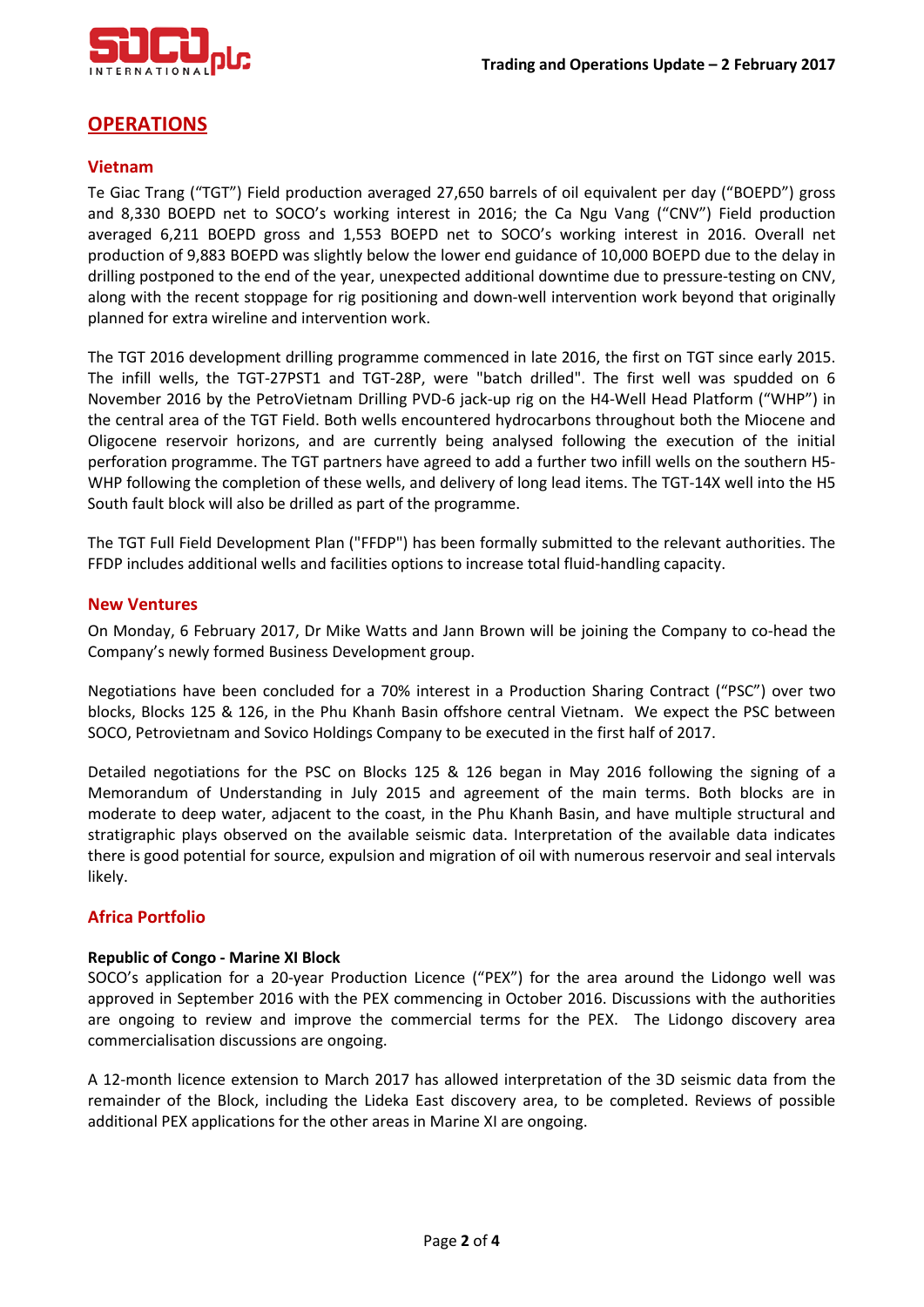

#### **Republic of Congo - Mer Profonde Sud ("MPS") Block**

The MPS block has now been released. Final financial and legal reviews are being performed by the authorities to allow for the formal signoff.

#### **Angola - Cabinda North Block**

Discussions are ongoing among the partners and with the authorities to agree the new partnership, operator and activities during the licence extension period to April 2018.

### **FINANCIAL**

SOCO's financial strength persists in this difficult market, having its foundations built on positive cash flows, attractively low operating expenditure and a disciplined approach to capital allocation. The Company finished the year with no debt and over \$100m in cash, cash equivalents and liquid resources. An average crude oil sales price of \$45 per barrel was realised during 2016, representing a premium of over \$1 per bbl to Brent, generating revenues of \$155m, against low cash operating expenditure of under \$12 per bbl. SOCO's full operating cost break-even oil price per bbl remains still in the low \$20s.

The Company received \$10.0m in December 2016 from Daqing Oilfield Limited Company ("Daqing") as partial payment for the \$52.7m Subsequent Payment Amount associated with SOCO's 2005 sale of its Mongolia assets. The full remainder, as acknowledged by Daqing, is outstanding and past due. The parent company of the debtor has not only re-acknowledged the debt, but confirmed payment as soon as the regulatory hurdles are met. The Company intends to fully enforce its rights for collection.

## **OUTLOOK**

The Company continues to pursue growth and rationalisation of our portfolio. Dr Mike Watts and Jann Brown will be joining the Company to spearhead these efforts. In the coming months, we expect to announce a new Production Sharing Agreement over two blocks, offshore Vietnam, adding to our existing strong presence in the region.

Capital expenditure for 2017 is expected to be approximately \$50m to cover the development drilling and infrastructure upgrade on our existing Vietnam assets, purchase of seismic data for our new venture Blocks 125 & 126 in Vietnam and PEX bonuses in Africa on MXI.

Average production in 2017 will be affected by the additional shut-ins (equivalent to up to approximately 25-30 days in total) on TGT planned to accommodate the rig moves, as well as the extended shut down for the installation, hook up and commissioning of the equipment for additional liquid handling capacity, and FPSO maintenance shut down. This is significantly higher than occurred in 2016 and, as such, impacts on the expected total average production for the year. Thus, although production last week averaged almost 10,300 BOEPD after perforating the last two wells drilled, production guidance for 2017 is presently set to average 8,000 to 9,000 BOEPD for the full year 2017.

The Board of Directors expects to recommend a dividend to shareholders with respect to 2016 earnings consistent with our strategy of sustainable cash returns to shareholders.

#### **ENQUIRIES:**

**SOCO International plc** Antony Maris, Chief Operating Officer Tel: 020 7747 2000